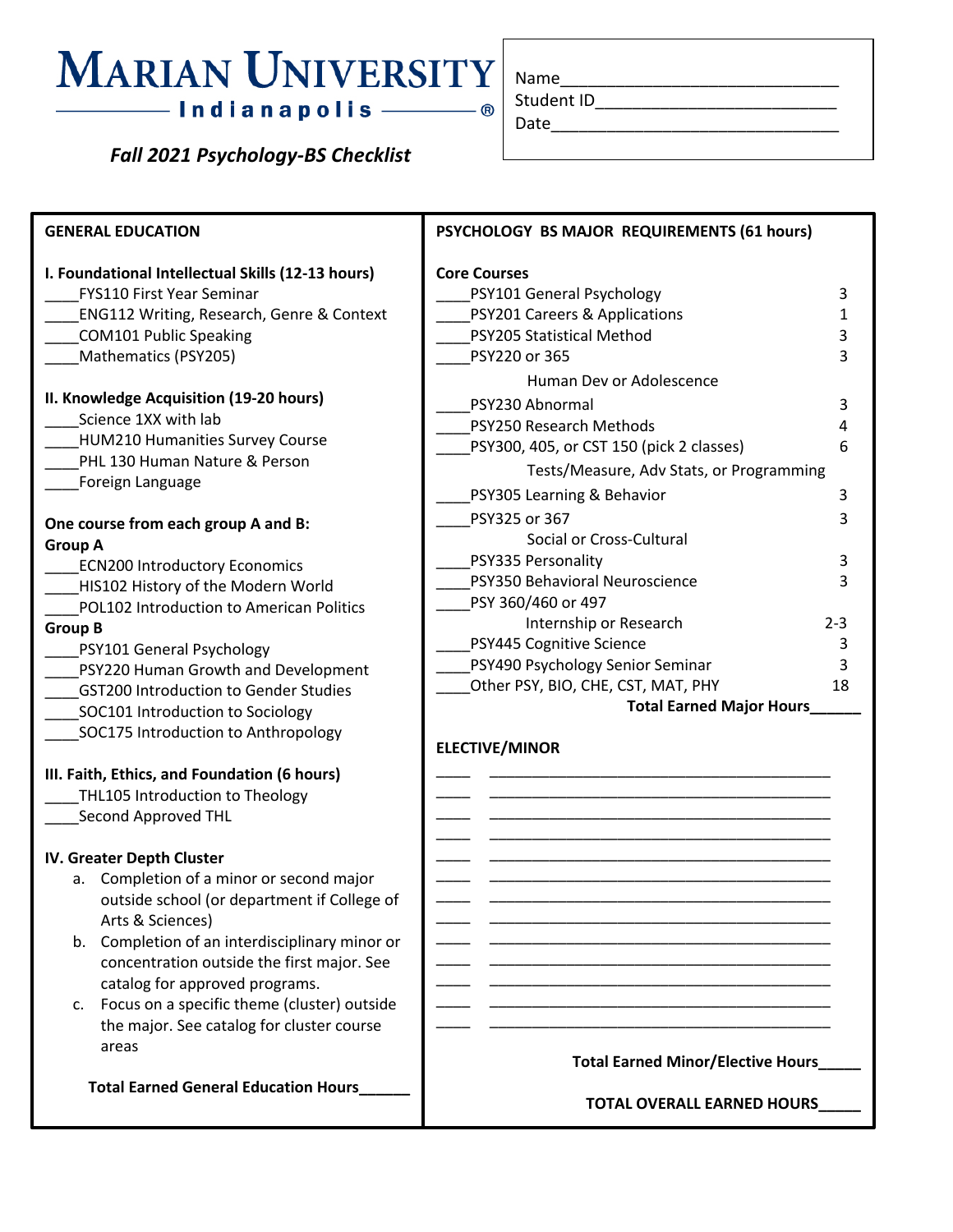# - Indianapolis ———— ®

 *Fall 2021 Psychology-BA Checklist*

| Name       |  |
|------------|--|
| Student ID |  |
| Date       |  |

| <b>GENERAL EDUCATION</b>                                                                                                                                                                                                                                                                                                                                                                                                                                                               | PSYCHOLOGY BA MAJOR REQUIREMENTS (37 hours)                                                                                                                                                         |                  |
|----------------------------------------------------------------------------------------------------------------------------------------------------------------------------------------------------------------------------------------------------------------------------------------------------------------------------------------------------------------------------------------------------------------------------------------------------------------------------------------|-----------------------------------------------------------------------------------------------------------------------------------------------------------------------------------------------------|------------------|
| I. Foundational Intellectual Skills (12-13 hours)<br><b>FYS110 First Year Seminar</b><br><b>ENG112 Writing, Research, Genre &amp; Context</b><br><b>COM101 Public Speaking</b><br>Mathematics (PSY205)                                                                                                                                                                                                                                                                                 | <b>Core Courses</b><br>PSY101 General Psychology<br>PSY201 Careers & Applications<br>PSY205 Statistical Method<br>PSY220 or 365                                                                     | 3<br>1<br>3<br>3 |
| II. Knowledge Acquisition (19-20 hours)<br>Science 1XX with lab<br>HUM210 Humanities Survey Course<br>PHL 130 Human Nature & Person<br>Foreign Language                                                                                                                                                                                                                                                                                                                                | Human Dev or Adolescence<br>PSY230 or 335<br><b>Abnormal or Personality</b><br>PSY250 Research Methods<br>PSY300, 310, 330, 340, 341, 355, 370, 371, 373, 430 6<br>Applied Courses (Pick 2 classes) | 3<br>4           |
| One course from each group A and B:<br><b>Group A</b>                                                                                                                                                                                                                                                                                                                                                                                                                                  | PSY305 or 445<br>Learning & Behavior or Cognitive Science                                                                                                                                           | 3                |
| <b>ECN200 Introductory Economics</b><br>HIS102 History of the Modern World                                                                                                                                                                                                                                                                                                                                                                                                             | PSY325 or 367<br>Social or Cross-Cultural                                                                                                                                                           | 3                |
| POL102 Introduction to American Politics<br><b>Group B</b><br>PSY101 General Psychology                                                                                                                                                                                                                                                                                                                                                                                                | PSY350 Behavioral Neuroscience<br>PSY 360/460 or 497<br>Internship or Research                                                                                                                      | 3<br>$2 - 3$     |
| PSY220 Human Growth and Development<br><b>GST200 Introduction to Gender Studies</b><br>SOC101 Introduction to Sociology<br>SOC175 Introduction to Anthropology                                                                                                                                                                                                                                                                                                                         | PSY490 Psychology Senior Seminar<br><b>Total Earned Major Hours</b><br><b>ELECTIVE/MINOR</b>                                                                                                        | 3                |
| III. Faith, Ethics, and Foundation (6 hours)<br>THL105 Introduction to Theology<br>Second Approved THL<br>IV. Greater Depth Cluster<br>a. Completion of a minor or second major<br>outside school (or department if College of<br>Arts & Sciences)<br>b. Completion of an interdisciplinary minor or<br>concentration outside the first major. See<br>catalog for approved programs.<br>Focus on a specific theme (cluster) outside<br>C.<br>the major. See catalog for cluster course |                                                                                                                                                                                                     |                  |
| areas                                                                                                                                                                                                                                                                                                                                                                                                                                                                                  | <b>Total Earned Minor/Elective Hours_</b>                                                                                                                                                           |                  |

 **Total Earned General Education Hours\_\_\_\_\_\_**

**TOTAL OVERALL EARNED HOURS\_\_\_\_\_**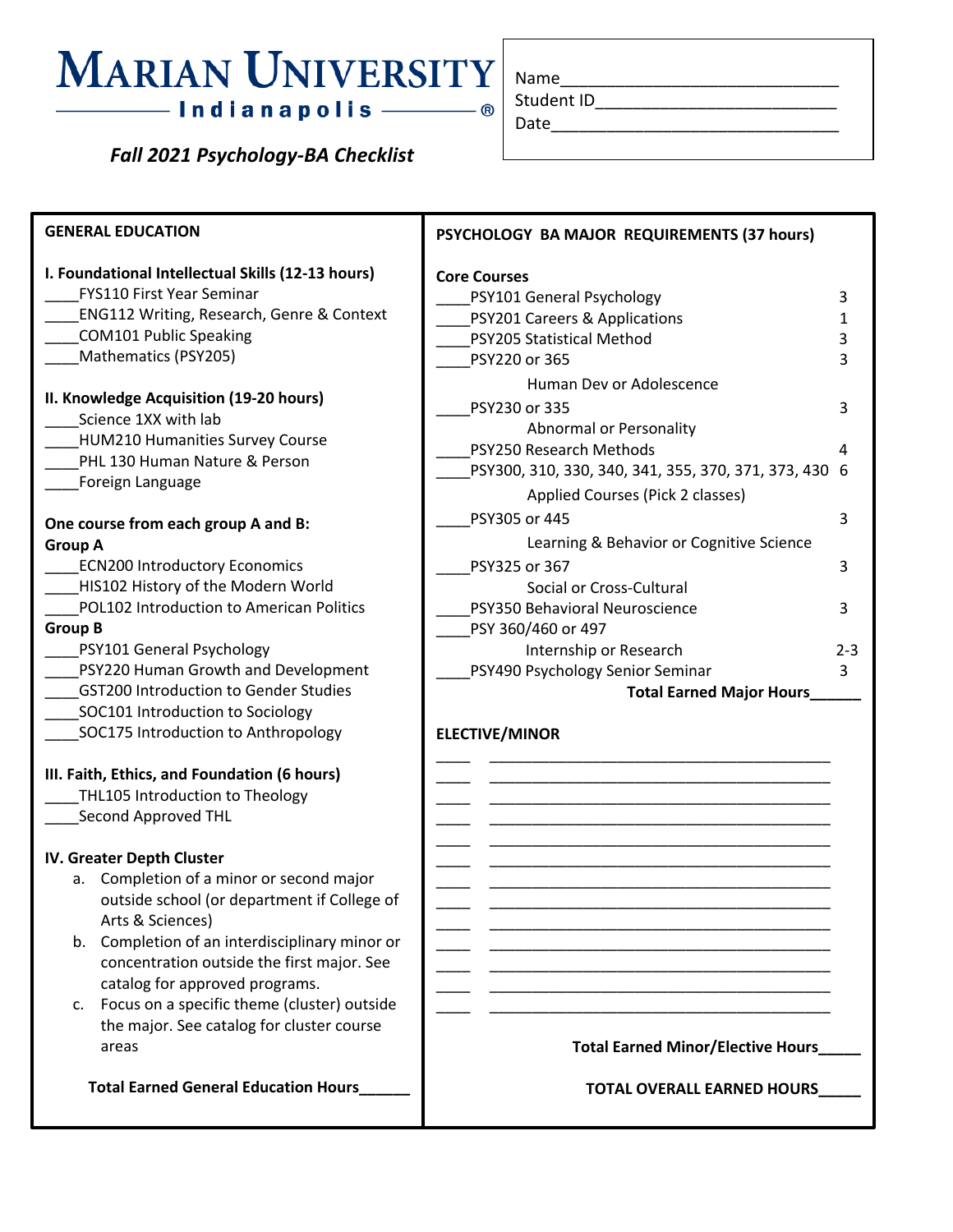## **MARIAN UNIVERSITY**

#### $-$  Indianapolis  $-\!\!\!-\!\!\!-\!\!\!-\!\!\circ$ **Fall 2021 Psychology-BS Major Sample Four Year Plan**

| <b>Freshman Year</b>        |                      |                               |                             |                        |                               |
|-----------------------------|----------------------|-------------------------------|-----------------------------|------------------------|-------------------------------|
|                             | <b>Fall Semester</b> |                               | <b>Spring Semester</b>      |                        |                               |
| <b>Requirement Category</b> | Course               | <b>Credit</b><br><b>Hours</b> | <b>Requirement Category</b> | Course                 | <b>Credit</b><br><b>Hours</b> |
| <b>General Education</b>    | FYS110               | 3                             | Major                       | <b>PSY230</b>          | 3                             |
| Major/General Education     | <b>PSY101</b>        | 3                             | <b>General Education</b>    | <b>ENG112</b>          | 3                             |
| <b>General Education</b>    | COM101               | 3                             | <b>General Education</b>    | ECN/HIS/POL            | 3                             |
| <b>General Education</b>    | Foreign Language     | 4                             | <b>General Education</b>    | Science w/lab          | 4                             |
| Minor/Elective/GDC          |                      | 3                             | Minor/Elective/GDC          |                        | 3                             |
| <b>Semester Hours</b>       | 16                   |                               | <b>Semester Hours</b>       | 16                     |                               |
| <b>Cumulative Hours</b>     | 16                   |                               | <b>Cumulative Hours</b>     | 32                     |                               |
|                             |                      | <b>Sophomore Year</b>         |                             |                        |                               |
|                             | <b>Fall Semester</b> |                               |                             | <b>Spring Semester</b> |                               |
| <b>Requirement Category</b> | Course               | <b>Credit</b>                 | <b>Requirement Category</b> | Course                 | <b>Credit</b>                 |
|                             |                      | <b>Hours</b>                  |                             |                        | <b>Hours</b>                  |
| Major/General Education     | <b>PSY205</b>        | 3                             | Major                       | <b>PSY201</b>          | 1                             |
| Major                       | <b>PSY335</b>        | 3                             | Major                       | <b>PSY250</b>          | 4                             |
| <b>General Education</b>    | <b>THL105</b>        | 3                             | Major                       | PSY220 or 365          | 3                             |
| Minor/Elective/GDC          |                      | 3                             | <b>General Education</b>    | <b>HUM210</b>          | 3                             |
| Minor/Elective/GDC          |                      | 4                             | <b>General Education</b>    | 2 <sup>nd</sup> THL    | 3                             |
|                             |                      |                               | Minor/Elective/GDC          |                        | 3                             |
| <b>Semester Hours</b>       | 16                   |                               | <b>Semester Hours</b>       | 17                     |                               |
| <b>Cumulative Hours</b>     | 48                   |                               | <b>Cumulative Hours</b>     | 65                     |                               |
|                             |                      | <b>Junior Year</b>            |                             |                        |                               |
|                             | <b>Fall Semester</b> |                               | <b>Spring Semester</b>      |                        |                               |
| <b>Requirement Category</b> | Course               | Credit                        | <b>Requirement Category</b> | Course                 | <b>Credit</b>                 |
|                             |                      | <b>Hours</b>                  |                             |                        | <b>Hours</b>                  |
| Major                       | PSY300, 405, CST150  | 3                             | Major                       | PSY325 or 367          | 3                             |
| Major                       | <b>PSY305</b>        | 3                             | Major                       | PSY360/497 *           | $2 - 3$                       |
| Major                       | <b>PSY350</b>        | 3                             | Major                       |                        | 3                             |
| <b>General Education</b>    | <b>PHL130</b>        | 3                             | Minor/Elective/GDC          |                        | 3                             |
| Minor/Elective/GDC          |                      | 4                             | Minor/Elective/GDC          |                        | 4                             |
| <b>Semester Hours</b>       | 16                   |                               | <b>Semester Hours</b>       | 16                     |                               |
| <b>Cumulative Hours</b>     | 81                   |                               | <b>Cumulative Hours</b>     | 97                     |                               |
|                             |                      | <b>Senior Year</b>            |                             |                        |                               |
|                             | <b>Fall Semester</b> |                               | <b>Spring Semester</b>      |                        |                               |
| <b>Requirement Category</b> | Course               | <b>Credit</b><br><b>Hours</b> | <b>Requirement Category</b> | Course                 | Credit<br><b>Hours</b>        |
| Major                       | <b>PSY490</b>        | 3                             | Major                       | <b>PSY445</b>          | 3                             |
| Major                       | PSY460/497/498 *     | $2 - 3$                       | Major                       | PSY460/498*            | $2 - 3$                       |
| Major                       | PSY300, 405, CST150  | 3                             | Minor/Elective/GDC          |                        | 3                             |
| Minor/Elective/GDC          |                      | 3                             | Minor/Elective/GDC          |                        | 3                             |
| Minor/Elective/GDC          |                      | $\overline{4}$                | Minor/Elective/GDC          |                        | 3                             |
| <b>Semester Hours</b>       | 16                   |                               | <b>Semester Hours</b>       | 15                     |                               |
| <b>Cumulative Hours</b>     | 113                  |                               | <b>Cumulative Hours</b>     | 128                    |                               |

A minimum 2.0 cumulative GPA and a minimum 2.0 major GPA are required for graduation. To meet degree requirements, all PSY majors must earn a C or higher in each required course. This four-year plan is only a sample and will vary by student and course availability.

\* Only one semester of PSY360/460 or PSY497 is required for graduation.

For a BS degree, 61 hours in science are required including all PSY courses as well as BIO (150 or above), CHE, CST, PHY, MAT (140 or above) courses.